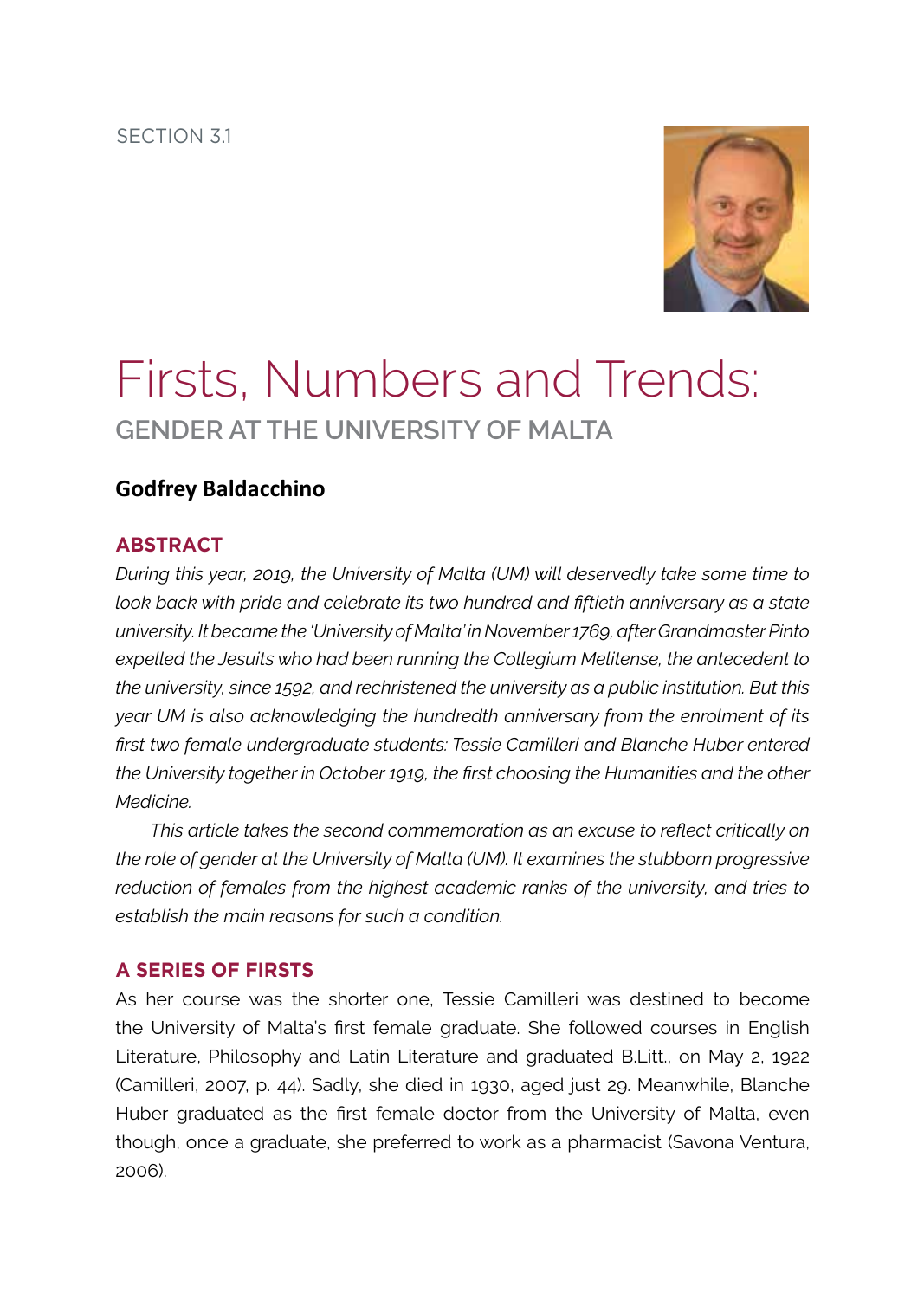A few years previously, Lucia Levanzin Inglott was probably the first Maltese woman to attend a course at the University of Malta where she gained her diploma in midwifery; the two-year, non-degree course started in 1915 and ended in 1917 (Vella, 1969, p. 67).

At around the same time, another Blanche, this time a Blanche Tonna Barthet, may have been the first Maltese woman to have secured a diploma or a degree from a foreign university: she had read an L.L.A. (Lady Literate in Arts) from St Andrew's University, Scotland, and was the Headmistress of the Sliema Primary School (Camilleri, 2007, p. 45).

We can go on and celebrate a list of other firsts for women at the University of Malta.

From the available evidence found so far, it would appear that the first female to be appointed to the academic body of the University of Malta was a British citizen: Sylvia Mary Haslam (1934 - ), in 1964 (RUM, 1966, p. 21). She graduated PhD from Newnham College, University of Cambridge, UK, in 1961 and was a lecturer in Biology, Faculty of Science at UM for a few years in the mid-1960s (The Peerage, 2018). Dr Haslam is an international authority on her subject and is the author of various publications, many of which relate to Malta and its ecology and natural landscapes.

The first *Maltese* female to be appointed to the academic body of the University of Malta appears to be either Maria Ganado or Hilda Micallef. Both received their appointment to UM in 1966. Ms Maria Ganado, BA (Hons.), BA (Cantab.) was an Assistant Lecturer in the Department of English, Faculty of Arts; Dr. Hilda Micallef, BSc, MD, D.C.P. (Lond.) was a Demonstrator in Pathology, Faculty of Medicine and Surgery (RUM, 1966, pp. 43, 48).

Marie Therese Camilleri Podestà was the first female full professor at UM, appointed in 1981, and the first female deputy dean, appointed in 2001. Agatha Barbara, by virtue of serving as President of the Republic of Malta, was also *ex ufficio* Chancellor of UM between 1982 and 1987, the only woman to have served so far in this position. Valerie Sollars was the first female dean, appointed in 2007 to lead the Faculty of Education. Mary Anne Lauri was the first female Pro Rector, serving between 2006 and 2016, responsible for Student and Institutional Affairs. Bernardette Mizzi became the first female Pro-Chancellor of UM in 2011. Maureen Cole became the first female dean of a brand new faculty, that of Social Wellbeing, in 2012. Indeed, the only position of rank that a female has *not* occupied at the University of Malta is that of Rector: all 81 Rectors at UM, and the *Collegium* before it, so far have been male.

The current rectorate, led by Professor Alfred J. Vella, includes two female Pro-Rectors for the first time: Carmen Sammut and Tanya Sammut Bonnici. There are also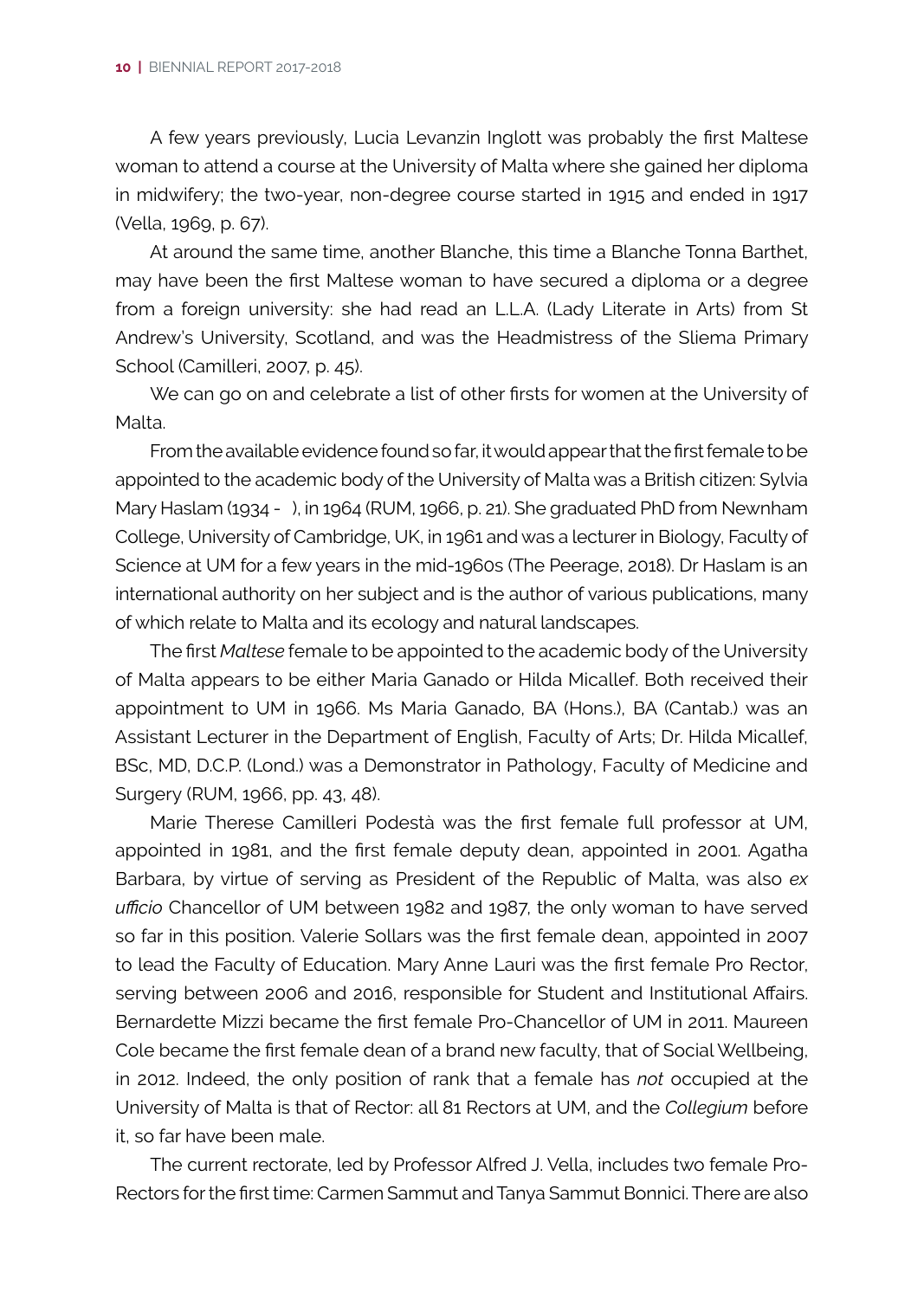two female deans out of fourteen at the time of writing: Noellie Brockdorff (Media & Knowledge Sciences) and Roberta Sammut (Health Sciences). (See Photo 1).



Photo 1: Rectorate and Deans, December 2018. *Source*: Tufigno Photo Service for the University of Malta

The photo shows: In the centre of the front row, Pro-Chancellor and President of Council, Dr Michael Sciriha, along with Prof. Alfred J. Vella, Rector. They are flanked by the five Pro-Rectors. From left: Prof. Ing. Saviour Zammit, Prof. Joseph M Cacciottolo, Prof. Tanya Sammut Bonnici, Prof. Godfrey Baldacchino and Prof. Carmen Sammut. Back rows include 10 Faculty Deans. From left: Prof. Dominic Fenech (Arts), Prof. Andrew Azzopardi (Social Wellbeing), Prof. Manwel Agius (Theology), Dr Roberta Sammut (Health Sciences), Prof. Noellie Brockdorff (Media & Knowledge Sciences), Dr Ing. Andrew Sammut (Engineering), Prof. Frank H Bezzina (Economics, Management & Accountancy), Prof. Sandro Caruana (Education) and Prof. Nikolai J. Attard (Dental Surgery). Missing from the photo are four deans (all males): Prof. Kevin Aquilina (Laws), Prof. Ernest J. Cachia (Information & Communication Technology), Prof. Godfrey La Ferla (Medicine & Surgery) and Prof. Alex Torpiano (Built Environment).

Student numbers also suggest a happy development in terms of female presence. It may have taken women almost 330 years to enrol at UM; but their presence on campus has grown extraordinarily fast. By 1938, females at the University of Malta were 12% of the total student body, then consisting of just 21 females and 149 males (Cremona, 2001). In 1972, the number of female graduates reached 30: 21% of the total number of graduates for that year. By 1980, the percentage of female graduates was around 33% out of a graduating class of 182: 45 females and 137 males. In 1991, for the first time, the percentage of female students at the university increased beyond the 50% mark, and that has been the case ever since. As at 2018, it stands at 59% (see Table 1). Indeed, it is the higher dropout of males from higher education in Malta that is a cause of concern.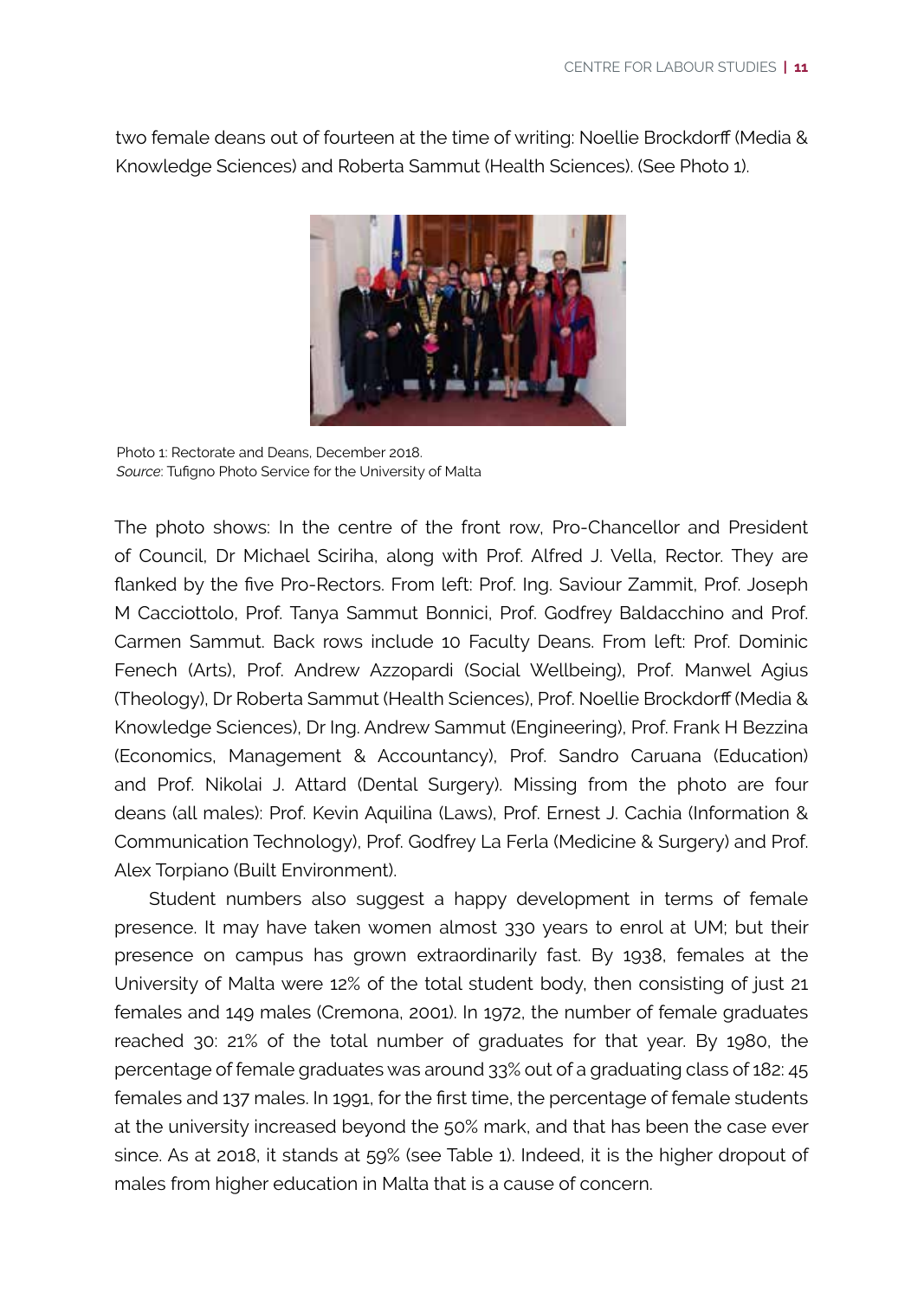## Table 1: Male-Female Student Ratio at UM (June 2018)

| Male Students | <b>Female Students</b> | TOTAL |
|---------------|------------------------|-------|
| 4695 (41%)    | 6628(59%)              | 11323 |

*Source*: Office of the Registrar, University of Malta.

## **Remuneration by Gender**

Looking next at the gross salary package of the academic staff, one can also safely conclude that there is no significant difference in take home pay on the basis of gender at the University of Malta. When all benefits are included – including those associated with additional duties, headships, and so on – female full professors at UM in June 2018 received an annual remuneration package that is slighter higher, on average, than that of their male counterparts. The difference between gross pay by gender, however, is not significant (See Table 2).

Table 2: Male-Female Gross Pay Compared among (Full) Professors at UM (June 2018)

|                                    | Male Professors | <b>Female Professors</b> |
|------------------------------------|-----------------|--------------------------|
| Number (1)                         | 76              | 14                       |
| Mean Gross Annual Pay $(\epsilon)$ | 80,996          | 81.739                   |
| Standard Deviation $(\epsilon)$    | 7.320           | 9.356                    |

*Source*: Office of the Director of Finance, University of Malta.

( 1 ) Excluded from this calculation are: the Rector (1 male) with his allowance; two Pro-Rectors (2 males) with their allowance; and professors on 'Option A', with a reduced gross salary (5 males).

The University of Malta had 675 full-time resident academic staff on its books in June 2018: just over a third of these (232) are female and just under two-thirds (443) are male. This gross ratio, however, masks some dramatic differences across the five steps of the progression available to members of the academic community at UM.

Coincidentally, the male-female student ratio (41-59%) is quite similar to the male-female academic staff ratio at the assistant lecturer level (46-54%), which is the lowest level of the academic hierarchy at UM. But: this is where the analogy stops.

What becomes a source of concern is the progressive dwindling of female academics as one goes up the hierarchy at UM. The erosion is systematic: with each of the four promotion 'hurdles' beyond assistant lecturer, there is a reduction of at least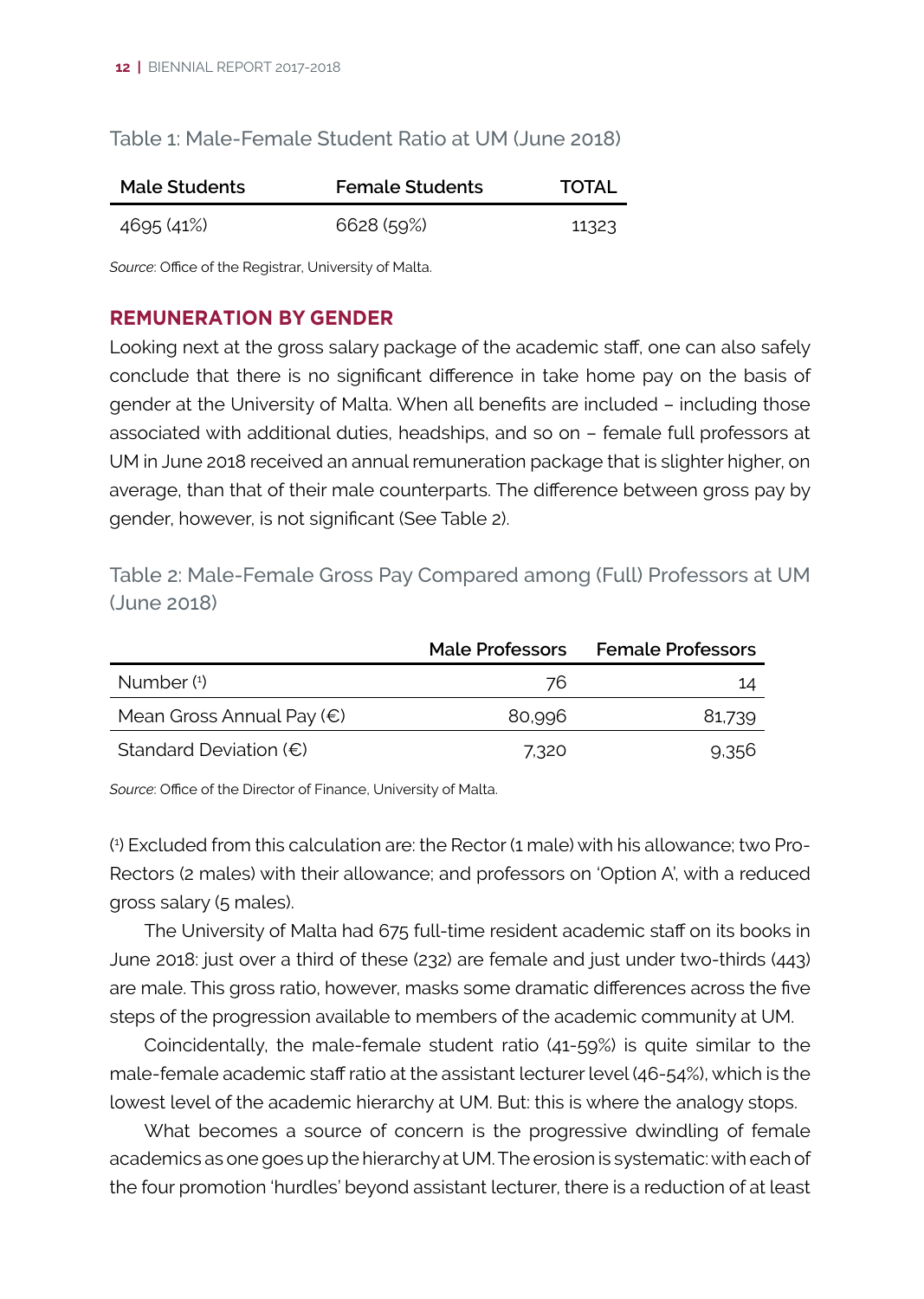7% in the proportion of female representation. The most daunting hurdle appears to be that from Lecturer to Senior Lecturer, where the proportional shift is 17%; even though this is implicitly the least onerous promotion at UM, achieved following five years in the grade of lecturer and subject to a satisfactory performance review and the completion of a professional development/ in-service training course (see Table 3). In the transition from assistant lecturer to lecturer, achieved after the completion of a PhD or equivalent, there is a shift from a female majority to a male majority: this gender split becomes more glaring as one continues up the hierarchy.

Table 3: The progressive erosion of female representation amongst Full-Time Resident UM academic staff (N = 675) as at June 2018

| Rank                      | Male $(N, \%)$ | Female (N, %) | Total |
|---------------------------|----------------|---------------|-------|
| Professor                 | 84 (84%)       | 15(15%)       | 99    |
| Associate Professor       | 90(77%)        | 27(23%)       | 117   |
| Senior Lecturer           | 129 (71%)      | 52(29%)       | 181   |
| Lecturer                  | 97(54%)        | 83(46%)       | 108   |
| <b>Assistant Lecturer</b> | 43 (46%)       | 55(54%)       | 98    |
| Total                     | 443 (66%)      | 232(34%)      | 675   |

*Source*: Office of Human Resources Management & Development, University of Malta.

The visual representation of these trends is referred to as a 'scissors effect' (e.g. Abele & Nitzsche, 2002), and is quite widespread in academic institutions across the world. (See Figure 1).

Figure 1: The Scissors Effect: Number of Male Academics (solid line) and Female Academics (dashed line) in each of the five academic occupational grades at UM: Assistant Lecturer, Lecturer, Senior Lecturer, Associate Professor and Professor (as at June 2018).

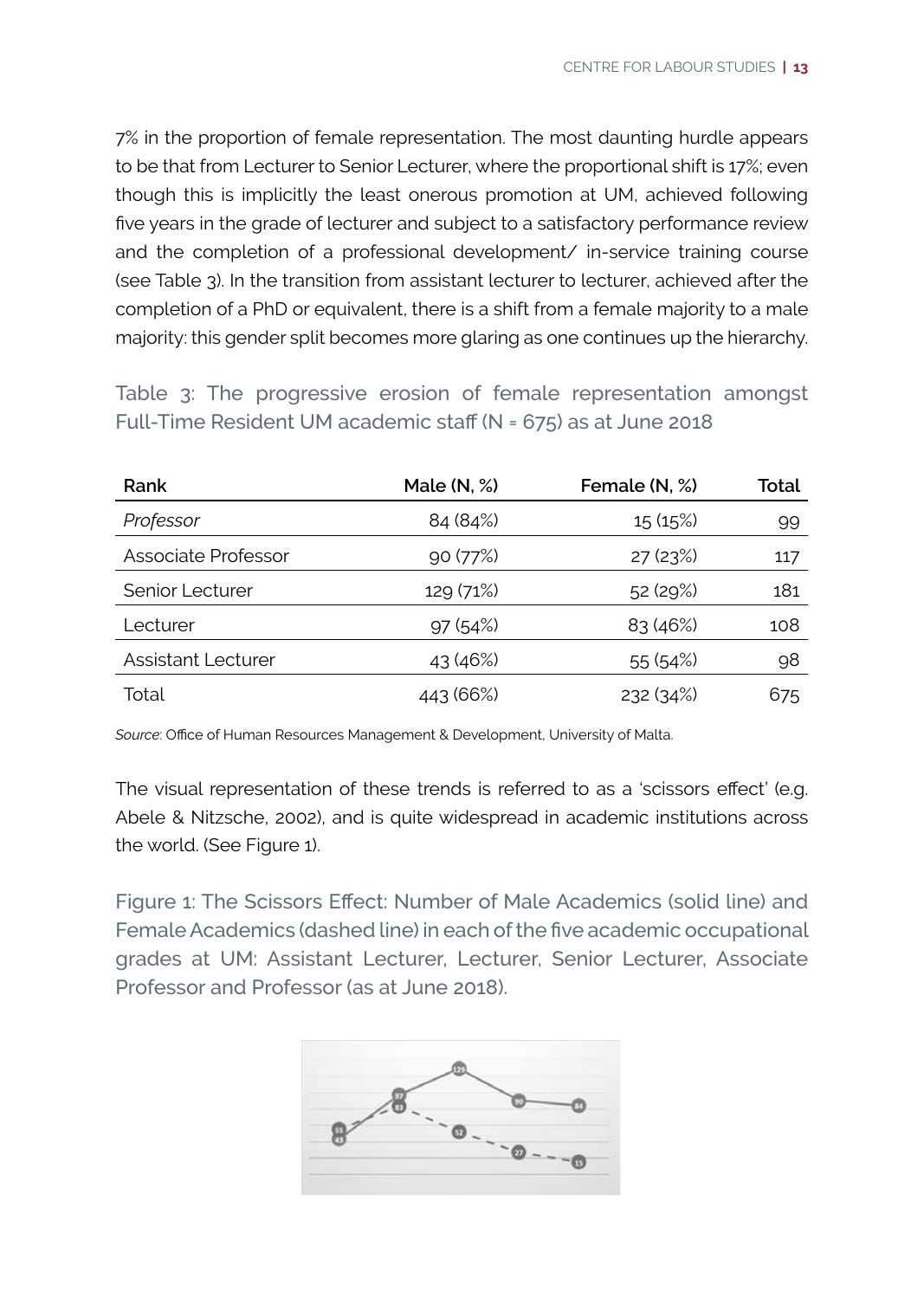A similar observation can be made on the basis of those members of the academic community at UM who have a public *Google Scholar User Profile* (GSUP). This is now a standard metric for citations and is a statistic used in the computation of university rankings across the world. At the time of writing (February 2019), there are 527 entries with a GSUP affiliated to the University of Malta. These include academics with a visiting appointment to UM, those working at the UM's Junior College as well as PhD candidates at UM, so comparisons need to be undertaken with caution. However, what one can deduce from this public list is that, amongst the twenty most cited UM academics with such a profile, there is only one female: Giovanna Bosica, from the Department of Chemistry: She is 10<sup>th</sup> on the list. The next female to appear is Isabel Stabile, from the Faculty of Medicine, who ranks 22<sup>nd</sup>. The third and fourth female academics most cited, Romina Cachia and Maria Cristina D'Adamo, are in  $35<sup>th</sup>$  and  $36<sup>th</sup>$  place (see Table 4).

**Table 4: Most Cited UM Academics as at 26th January 2019, according to Google Scholar (GS)**

|                | Name of UM Academic    | Citations on GS as at 26 January 2019 |
|----------------|------------------------|---------------------------------------|
| 1              | Stephen Montefort      | 9700                                  |
| $\overline{c}$ | Albert Caruana         | 8836                                  |
| 3              | Giorgios Yannakakis    | 7828                                  |
| 4              | Lino Briguglio         | 5296                                  |
| 5              | Giuseppe Di Giovanni   | 5081                                  |
| 6              | Joseph N Grima         | 4910                                  |
| 7              | Bruno Biavati          | 4751                                  |
| 8              | Godfrey Baldacchino    | 4328                                  |
| 9              | Patrick J Schembri     | 3544                                  |
| 10             | Giovanna Bosica        | 3347                                  |
| 11             | Peter Mayo             | 3243                                  |
| 12             | Maurice Apap           | 3102                                  |
| 13             | <b>Holger Mitterer</b> | 2836                                  |
| 14             | Ronald G Sultana       | 2789                                  |
| 15             | <b>Victor Grech</b>    | 2704                                  |
| 16             | Vasilis Valdramidis    | 2690                                  |
| 17             | lan M Thornton         | 2663                                  |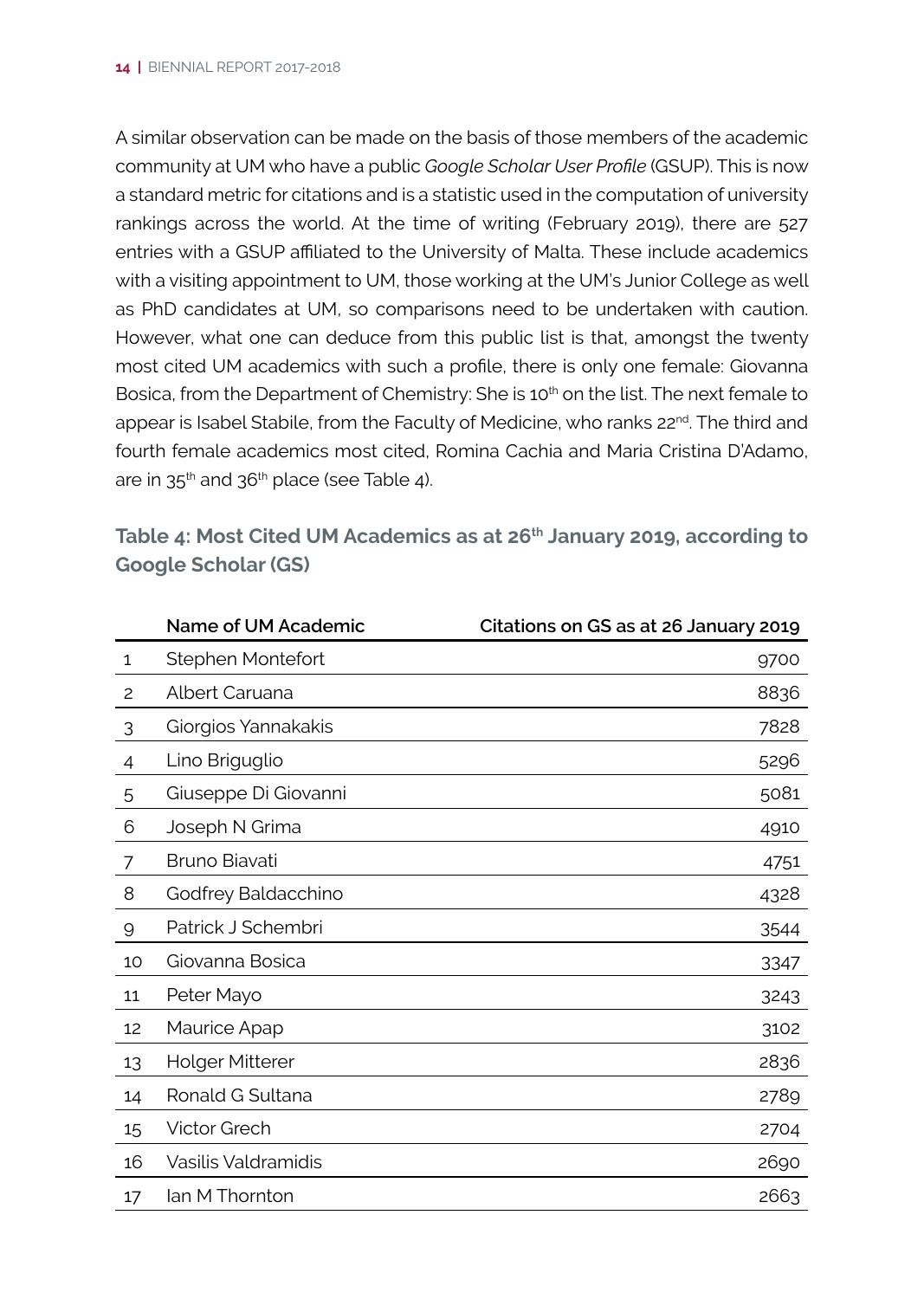| 18 | Ruben Gatt           | 2591 |
|----|----------------------|------|
| 19 | Joseph M Cacciottolo | 2598 |
| 20 | Neville Calleja      | 2462 |
| 21 | Albert Gatt          | 2263 |
| 22 | Isabel Stabile       | 2017 |

*Source*: https://scholar.google.com/citations?view\_op=view\_org&hl=en&org=4588726212334080767

This means that, while females make up 15% of (full) professors and 20% of all (full and associate) professors at UM, they still make up *just 10%* (4 entries amongst the top 40) of the most cited scholars at UM (according to Google Scholar) at the time of writing.

#### **Discussion**

The situation suggests that structural and systemic obstacles towards the progression of females pursuing an academic career continue to hold sway. The inability of most female academics to match the publications output – and, as a consequence, the larger number of citations – of their male colleagues suggests itself as a serious impediment, especially for promotion to the top two positions in the academic hierarchy: that of associate and full professor respectively, where publications matter.

This local situation is symptomatic of a widespread trend: women are underrepresented in the authorships of prestigious peer-reviewed publications when compared to men. The under-representation is accentuated amongst those articles published in the highest-impact journals (Bendels et al., 2018a, 2018b). Another study suggests that male Ph.D. candidates submit and publish papers at much higher rates than women, even at the same institution. Another factor is that women are taken up with more time teaching during their Ph.D. studies, whereas male PhD candidates serve more often as research assistants, thus making it easier for the latter to publish than the former (Lubienski et al., 2018).

It is also quite possible that females in academic careers do nevertheless maintain a motherhood and homeworker burden, being expected to take on most of the responsibilities for child minding, house managing and – an increasingly common practice with greater longevity – tending to sick and/or infirm parents.

Women are more likely to support their male partners as the latter embark and excel on their academic career paths; the likelihood that the opposite happens – with men supporting their female partner's academic aspirations and ambitions – may not be that common.

There is clearly room for reflection here.